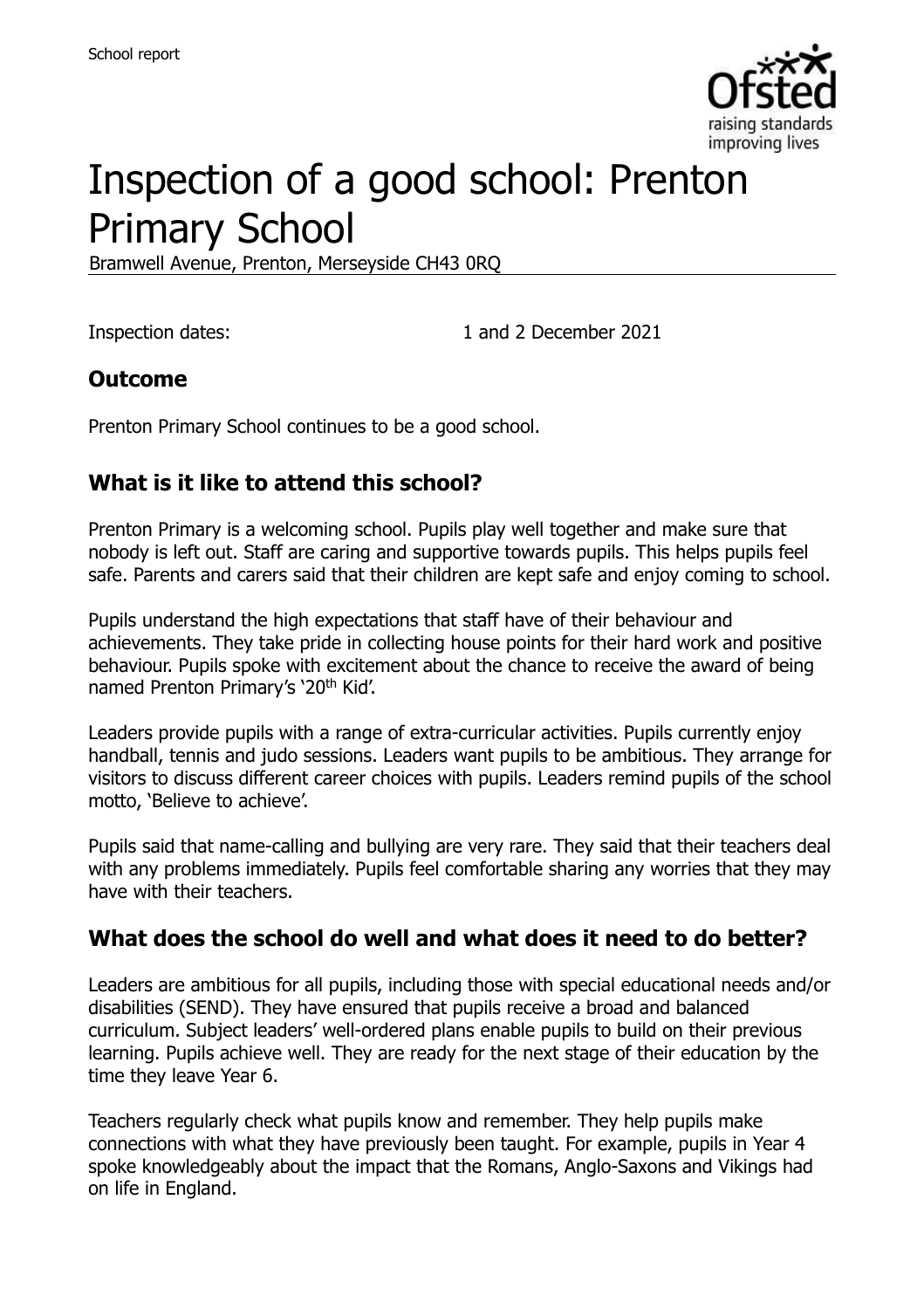

Leaders are passionate about reading. They have linked books to the topics that pupils study. This is helping further build pupils' subject vocabulary. In the early years, books play a key part in children's learning. Pupils enjoy reading. They can access a large variety of books from the school library. Pupils love listening to their teachers read to them. As one pupil explained, 'It paints pictures in my mind.'

Children learn phonics as soon as they start in the early years. Staff provide activities that help pupils across key stage 1 practise and develop their phonics knowledge. However, phonics training for staff has been uneven. This means that the phonics curriculum is not delivered as well as leaders intend. At times, this hinders pupils' progress. Teachers select books that are well matched to the sounds that pupils know. This helps pupils practise their reading skills. Teachers also provide extra support for those pupils who need to catch up.

Pupils with SEND achieve well. Leaders are quick to identify pupils with SEND. They ensure that appropriate support is put in place to help these pupils thrive academically and socially. Teachers adapt learning activities for pupils with SEND. This helps them to access the same curriculum as their peers.

Pupils behave well. They enter assemblies calmly and quietly. Children are taught effective learning behaviours as soon as they enter the early years. Pupils are respectful of one another. They listen attentively to their teachers. As a result, learning is not disrupted.

Leaders' curriculum plans ensure pupils learn about different faiths and cultures. Pupils talked knowledgeably about issues such as discrimination. They recently welcomed visitors from the Show Racism the Red Card organisation. This has helped them understand the harmful effects of racist name-calling.

Governors have an in-depth knowledge of the school. They use this knowledge to support leaders effectively. Staff enjoy working at the school. They are grateful for the consideration that leaders have for their workload and well-being.

#### **Safeguarding**

The arrangements for safeguarding are effective.

Staff understand their safeguarding responsibilities. They know their pupils and the families well. Leaders have ensured that staff are well trained. This helps them identify any pupil who may be at risk of harm. Staff know how to report concerns quickly, no matter how small.

Pupils are taught how to stay safe. They regularly engage in e-safety sessions. These help pupils understand the potential dangers of social media. Pupils are also taught how to keep themselves safe when they are out in the local area.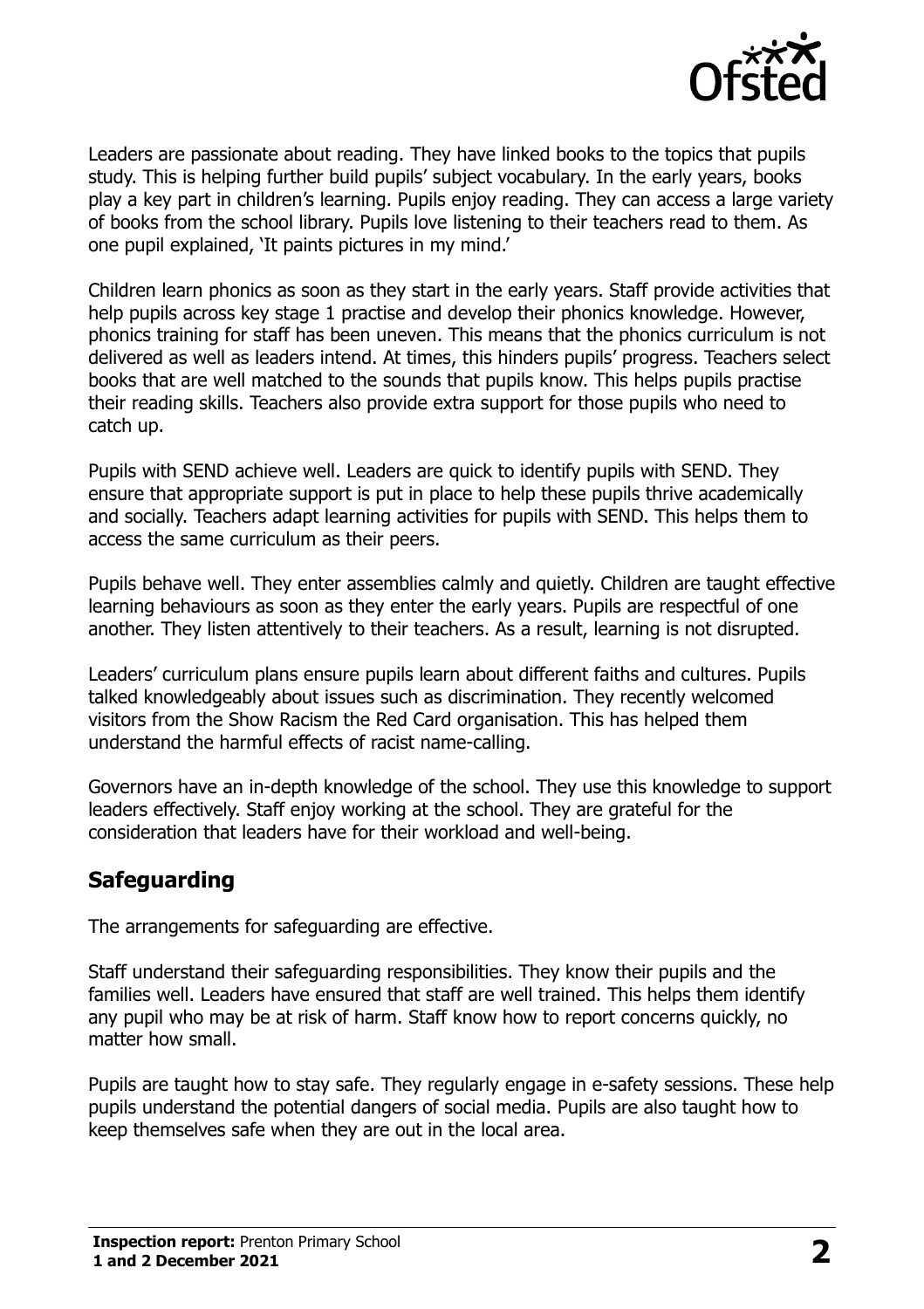

# **What does the school need to do to improve?**

# **(Information for the school and appropriate authority)**

Some staff have not received the same level of phonics training as others in the school. This has led to an uneven delivery of the phonics curriculum, which sometimes slows down pupils' progress. Leaders should ensure that all staff are trained to the same level. This will help teachers to deliver the phonics curriculum more effectively.

# **Background**

When we have judged a school to be good, we will then normally go into the school about once every four years to confirm that the school remains good. This is called a section 8 inspection of a good or outstanding school, because it is carried out under section 8 of the Education Act 2005. We do not give graded judgements on a section 8 inspection. However, if we find evidence that a school would now receive a higher or lower grade, then the next inspection will be a section 5 inspection. Usually this is within one to two years of the date of the section 8 inspection. If we have serious concerns about safeguarding, behaviour or the quality of education, we will deem the section 8 inspection as a section 5 inspection immediately.

This is the second section 8 inspection since we judged the school to be good in April 2012.

#### **How can I feed back my views?**

You can use [Ofsted Parent View](https://parentview.ofsted.gov.uk/) to give Ofsted your opinion on your child's school, or to find out what other parents and carers think. We use information from Ofsted Parent View when deciding which schools to inspect, when to inspect them and as part of their inspection.

The Department for Education has further quidance on how to complain about a school.

If you are the school and you are not happy with the inspection or the report, you can [complain to Ofsted.](https://www.gov.uk/complain-ofsted-report)

# **Further information**

You can search for [published performance information](http://www.compare-school-performance.service.gov.uk/) about the school.

In the report, '[disadvantaged pupils](http://www.gov.uk/guidance/pupil-premium-information-for-schools-and-alternative-provision-settings)' refers to those pupils who attract government pupil premium funding: pupils claiming free school meals at any point in the last six years and pupils in care or who left care through adoption or another formal route.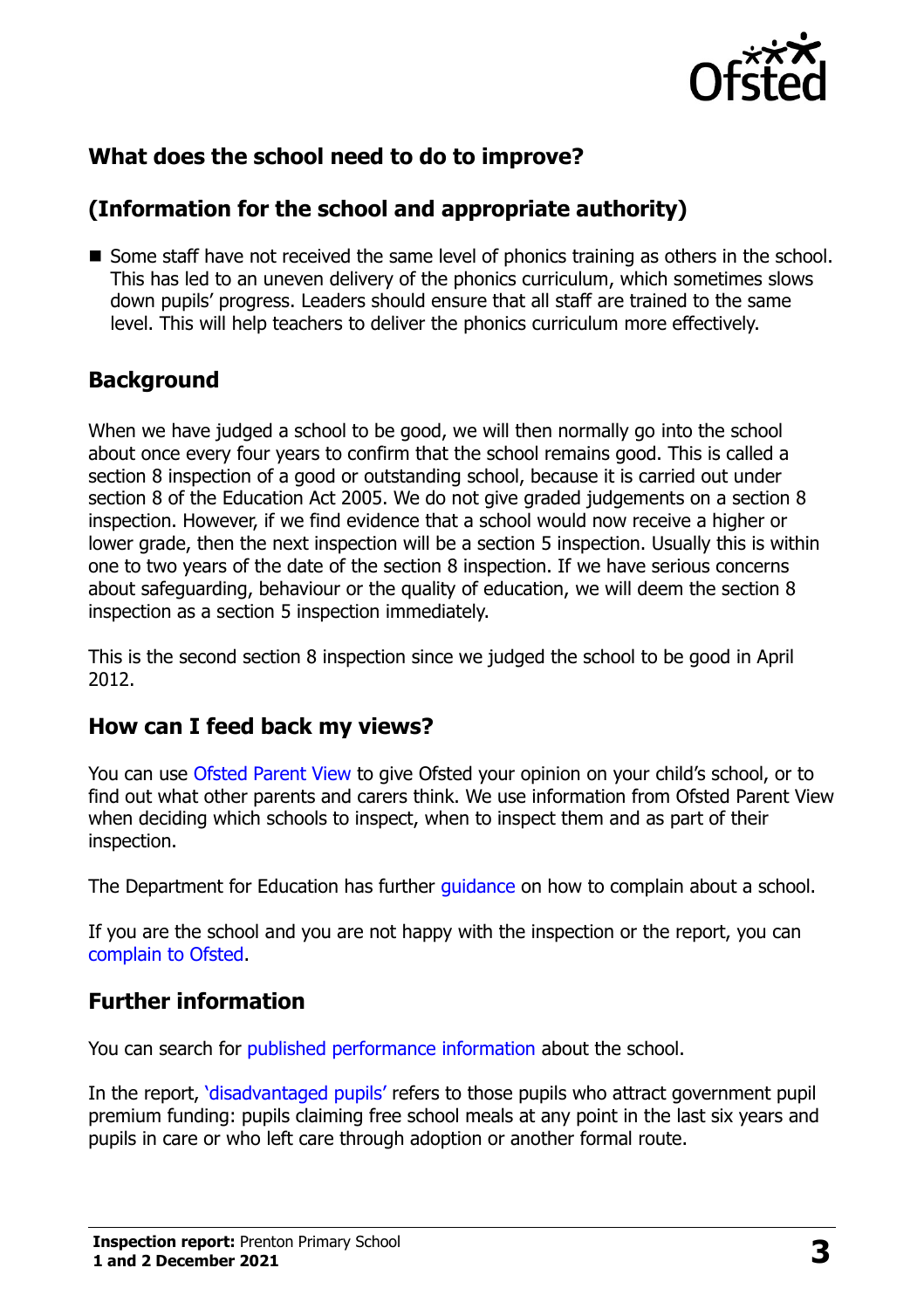

#### **School details**

| Unique reference number             | 103598                                                              |
|-------------------------------------|---------------------------------------------------------------------|
| <b>Local authority</b>              | Wirral                                                              |
| <b>Inspection number</b>            | 10210964                                                            |
| <b>Type of school</b>               | Primary                                                             |
| <b>School category</b>              | Community                                                           |
| Age range of pupils                 | $4$ to $11$                                                         |
| <b>Gender of pupils</b>             | Mixed                                                               |
| Number of pupils on the school roll | 405                                                                 |
| <b>Appropriate authority</b>        | The governing body                                                  |
| <b>Chair of governing body</b>      | <b>Andrew Davies</b>                                                |
| <b>Headteacher</b>                  | Sandra Lloyd                                                        |
| Website                             | www.prentonprimary.co.uk                                            |
| Date of previous inspection         | 5 October 2016, under section 8 of the<br><b>Education Act 2005</b> |

# **Information about this school**

- Since the previous inspection, a new assistant headteacher has been appointed.
- The school does not make use of any alternative provision.
- The governing body manages the before- and after-school provision.

#### **Information about this inspection**

- This was the first routine inspection the school received since the COVID-19 pandemic began. The inspector discussed the impact of the pandemic with school leaders and has taken that into account in his evaluation of the school.
- During the inspection, the inspector held meetings with the headteacher, deputy headteacher and assistant headteacher and three members of the governing body, including the chair of governors.
- The inspector carried out deep dives in early reading, history and mathematics. These involved visiting lessons with subject leaders, discussing curriculum plans, talking to pupils and teachers and looking at pupils' work.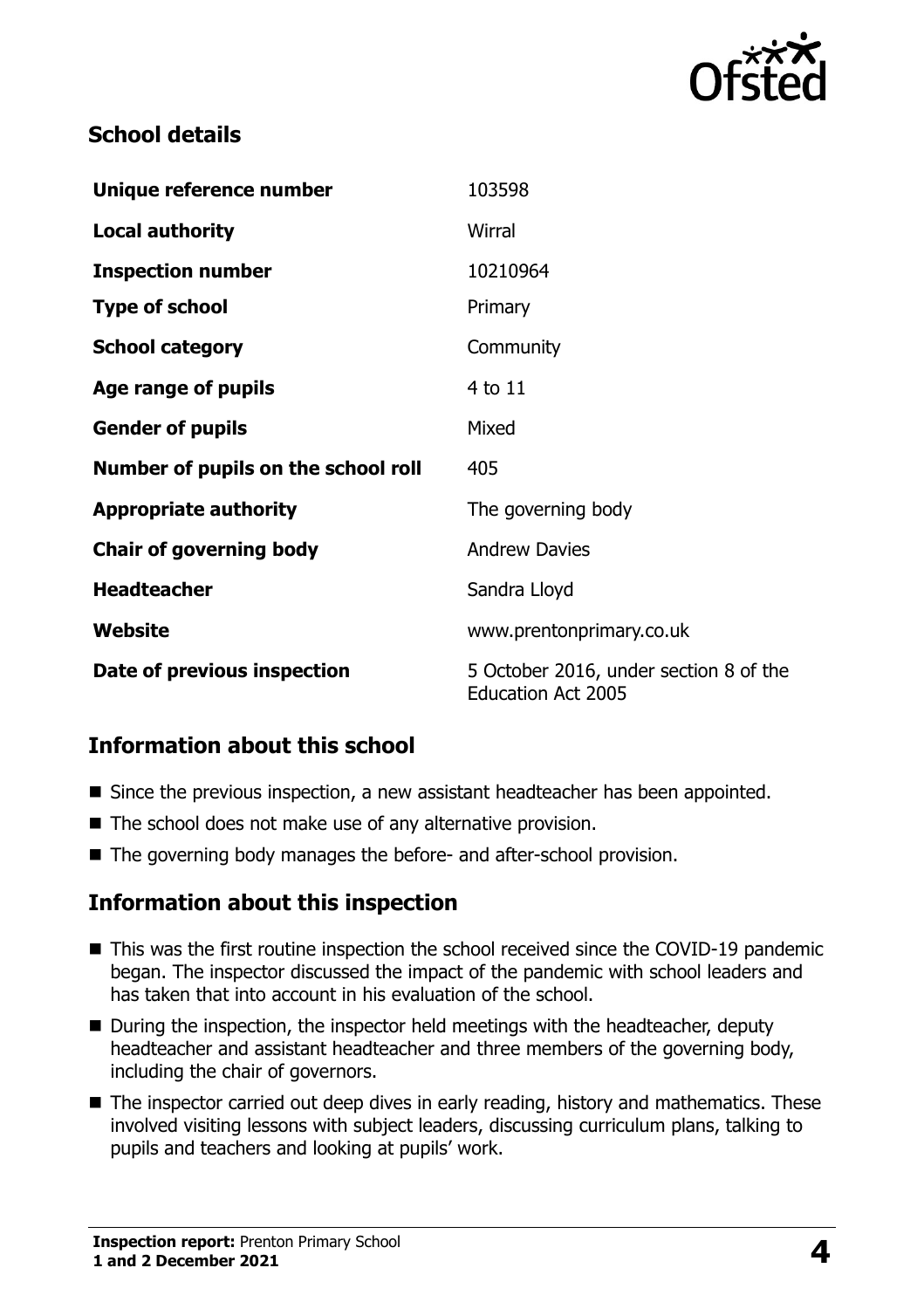

- The inspector held discussions with the subject leader for art and design. He also observed pupils reading to a familiar adult.
- The inspector observed pupils' behaviour at playtimes, lunchtime and during lessons. Pupils also talked with the inspector about their views on their school.
- The inspector considered the responses to the online questionnaire, Ofsted Parent View, and spoke to parents at the start of the school day. The inspector also reviewed the responses to the pupil and staff questionnaires.

#### **Inspection team**

John Tomlinson, lead inspector Her Majesty's Inspector